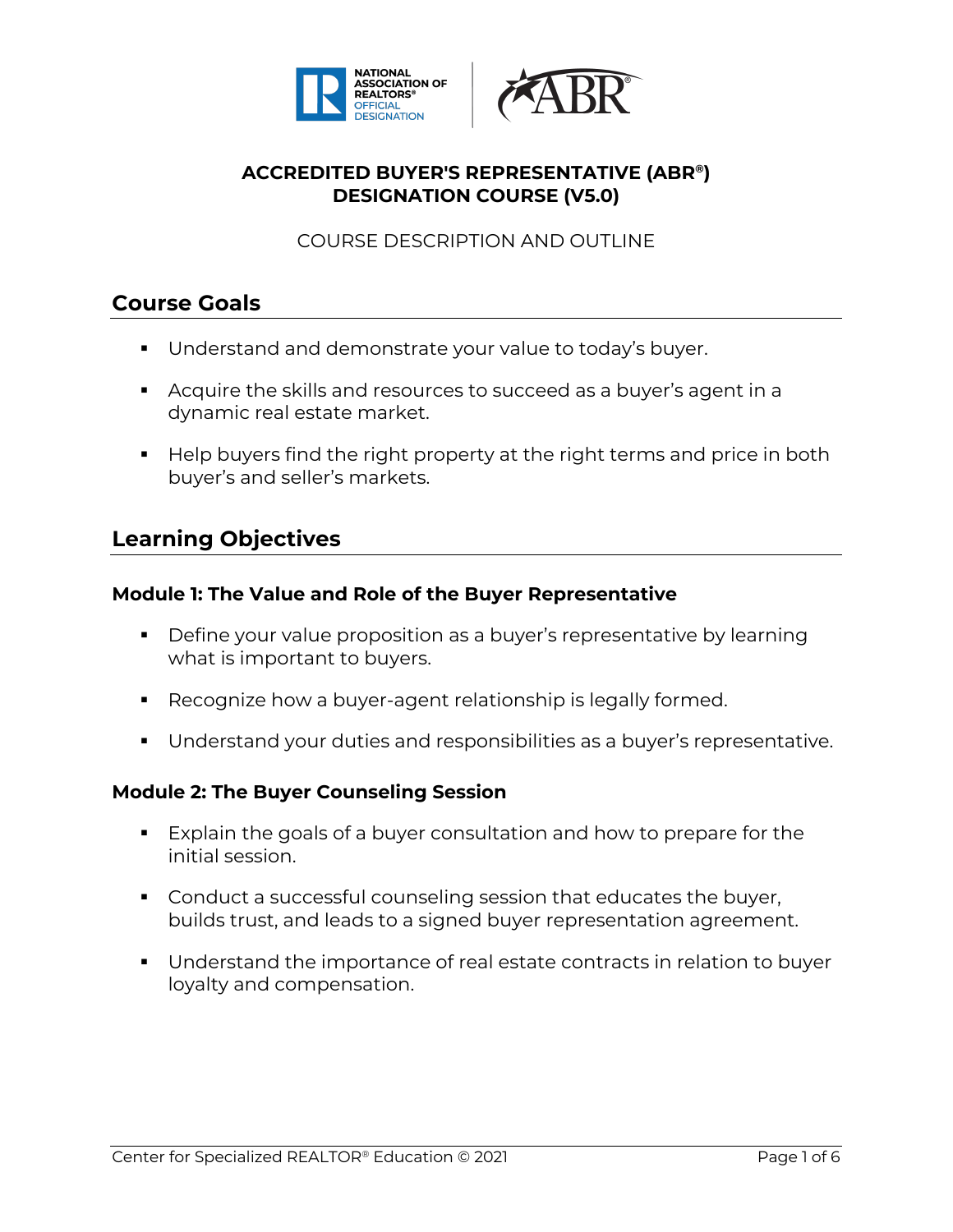



## **Module 3: The Search-Showing-Selecting Process**

- Identify ways to manage a buyer's expectations by using active listening strategies and creating a Home Buyer's Checklist.
- Show properties in a manner that presents clients with the best opportunity to view properties and purchase a desired property.
- Follow federal, state, and local fair housing laws when selecting and showing properties.

## **Module 4: Offers and Negotiations**

- Position yourself for success by educating your client about the offer process and conducting a thorough market analysis to determine your client's negotiating position.
- Assist your client in formulating an informed and competitive offer based on objective valuation tools.
- Guide your client through the process of presenting an offer and negotiating with the seller to get the best possible outcome.

## **Module 5: From Contract to Closing**

- Explain the immediacy of contingencies to clients and outline the mortgage application process.
- Guide your client through the home inspection and appraisal process.
- Ensure that your client knows the different types of required insurance and understands the closing process.

## **Module 6: Putting It All Together**

- § Understand and apply four important strategies for success as a buyer's representative.
- Apply troubleshooting scripts to respond to buyer concerns.
- § Utilize the pro tips and tools to ensure success as a buyer's representative.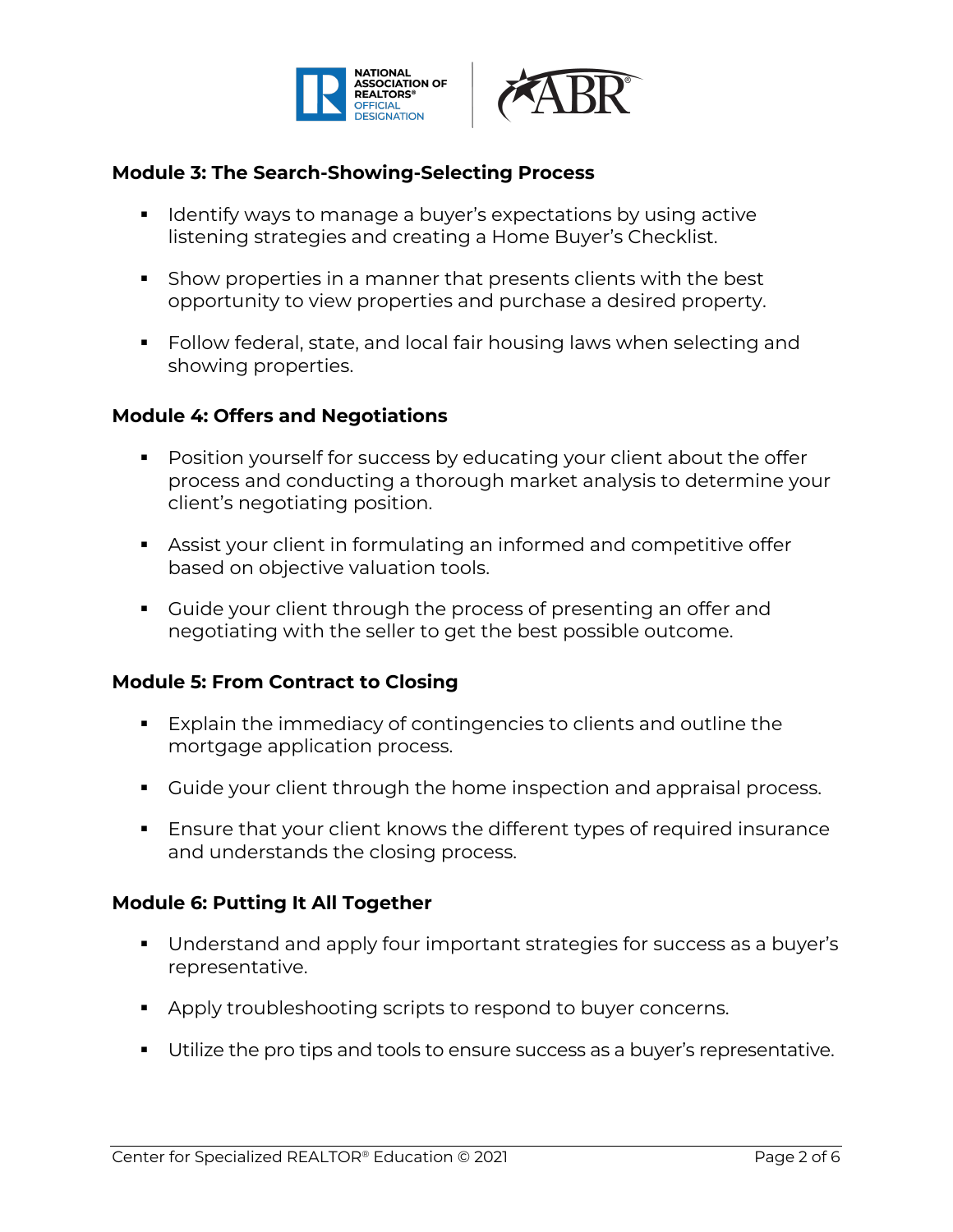



# **Course Outline**

#### **Introduction**

- **A.** Welcome
- **B.** What You Will Learn
- **C.** Activities and Class Procedures
- **D.** Knowledge Base for the Course
- **E.** Become an ABR® Designee
- **F.** REBAC Member Benefits
- **G.** A Note About Terminology
- **H.** COVID-19 Considerations
- **I.** Exercise: Reflection
- **J.** What Do You Know? Pre-Quiz

#### **Module 1: The Value and Role of the Buyer Representative**

- **A.** Learning Objectives
- **B.** Knowing Your Value, Your Buyer, and Your Competition
- **C.** Exercise 1-1: Looking Through Buyers' Eyes
- **D.** How the Buyer-Agent Relationship is Formed
- **E.** Exercise 1-2: State of Agency Disclosure
- **F.** Cohesive Brokerage Culture
- **G.** What Are Your Duties and Responsibilities?
- **H.** Exercise 1-3: Check Your Ethics
- **I.** Protect the REALTOR® Trademark
- **J.** A Day in the Life of a Buyer's Representative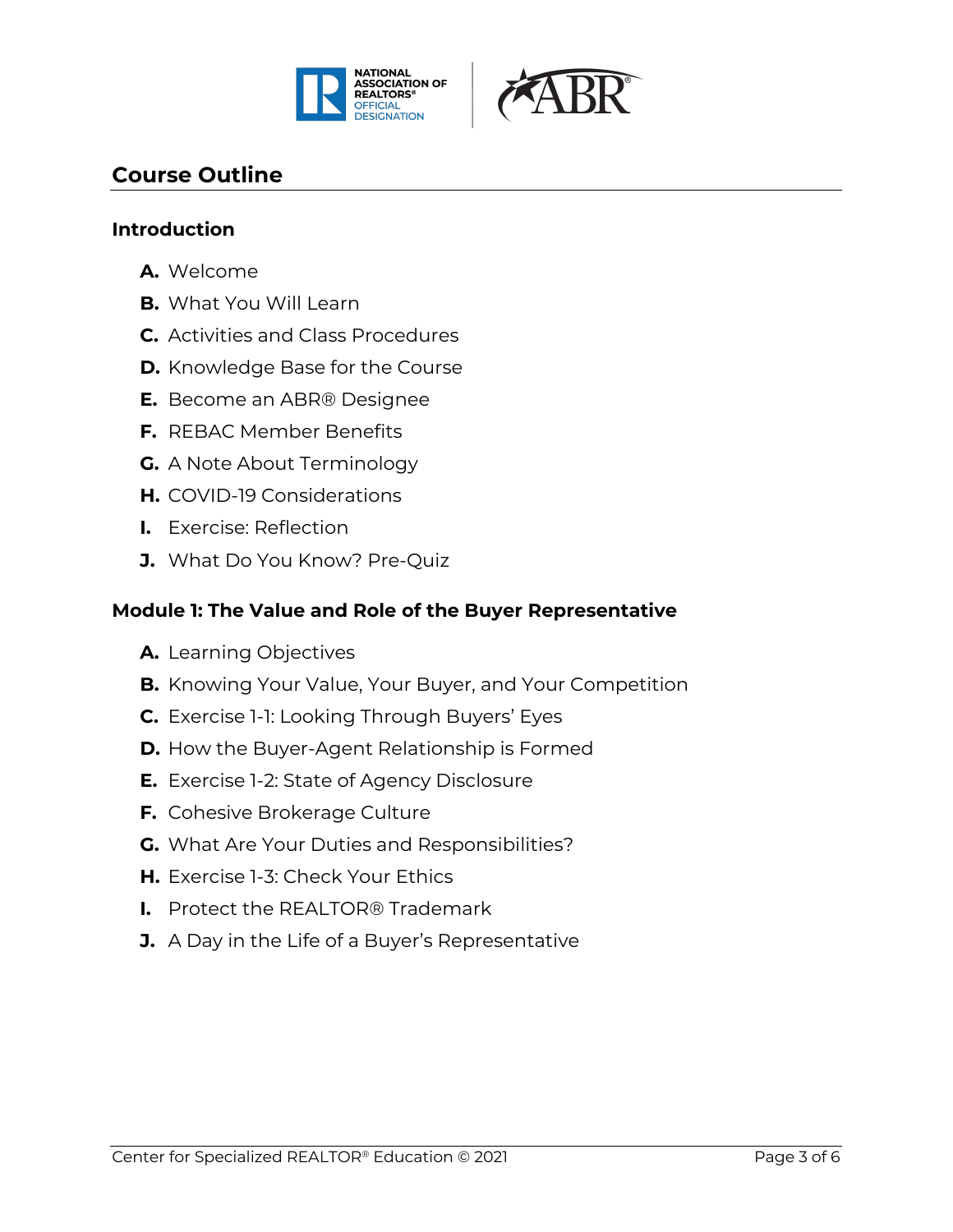



# **Module 2: The Buyer Counseling Session**

- **A.** Learning Objectives
- **B.** Goals of Counseling Session
- **C.** Preparing for the Counseling Session: Brand Consistency
- **D.** Exercise 2-1: What's My Brand?
- **E.** Learn About the Buyer
- **F.** Buyer Needs Assessment Worksheet
- **G.** Exercise 2-2: Role Play Between Agent and Buyer
- **H.** Educate the Buyer
- **I.** The A-A-I Buyer Consultation Session
- **J.** Do You Want to Represent This Buyer?
- **K.** Contracts
- **L.** Exercise 2-3: What Do I Know About My State?
- **M.** Compensation Pop-Quiz
- **N.** A Day in the Life of a Buyer's Representative

#### **Module 3: The Search-Showing-Selecting Process**

- **A.** Learning Objectives
- **B.** Searching for Properties
- **C.** The Home Buyer's Checklist
- **D.** Exercise 3-1: Applying Active Listening Skills
- **E.** The Buyer's Packet
- **F.** Showing and Selecting Properties
- **G.** Exercise 3-2: Create Your Own Showing Protocol
- **H.** Gaining Buyer Loyalty Throughout Process
- **I.** Exercise 3-3: Skills Practice—Applying What You Know to Search Scenarios
- **J.** A Day in the Life of a Buyer's Representative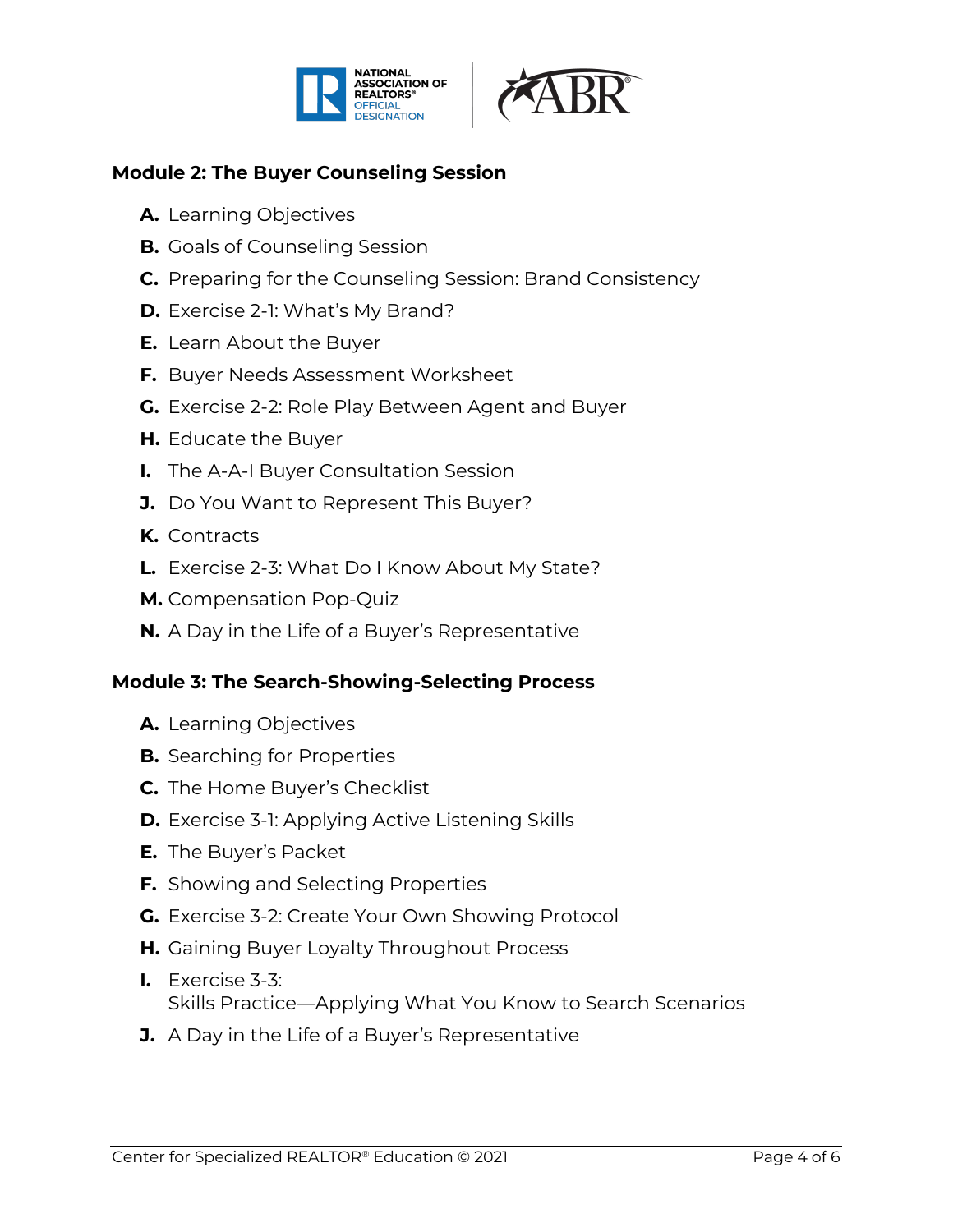



# **Module 4: Offers and Negotiations**

- **A.** Learning Objectives
- **B.** Preparing the Buyer
- **C.** Evaluating Your Client's Negotiating Position
- **D.** Formulating an Offer
- **E.** Exercise 4-1: Applying What You Know
- **F.** Presenting and Negotiating an Offer: Know the Rules
- **G.** Exercise 4-2: Applying What You Know
- **H.** How to Become a Skilled Negotiator
- **I.** Practitioner Perspective: Offers and Negotiations
- **J.** A Day in the Life of a Buyer's Representative

## **Module 5: From Contract to Closing**

- **A.** Learning Objectives
- **B.** Contract Contingencies
- **C.** Exercise 5-1: Develop a Contingency Timeline
- **D.** Mortgage Process
- **E.** Home Inspections
- **F.** Exercise 5-2: Applying What You Know
- **G.** Types of Insurance
- **H.** Closing Process
- **I.** Exercise 5-3: Create a Closing Checklist
- **J.** Client Data Privacy and Security
- **K.** Exercise 5-4: Identifying Wire Fraud
- **L.** A Day in the Life of a Buyer's Representative